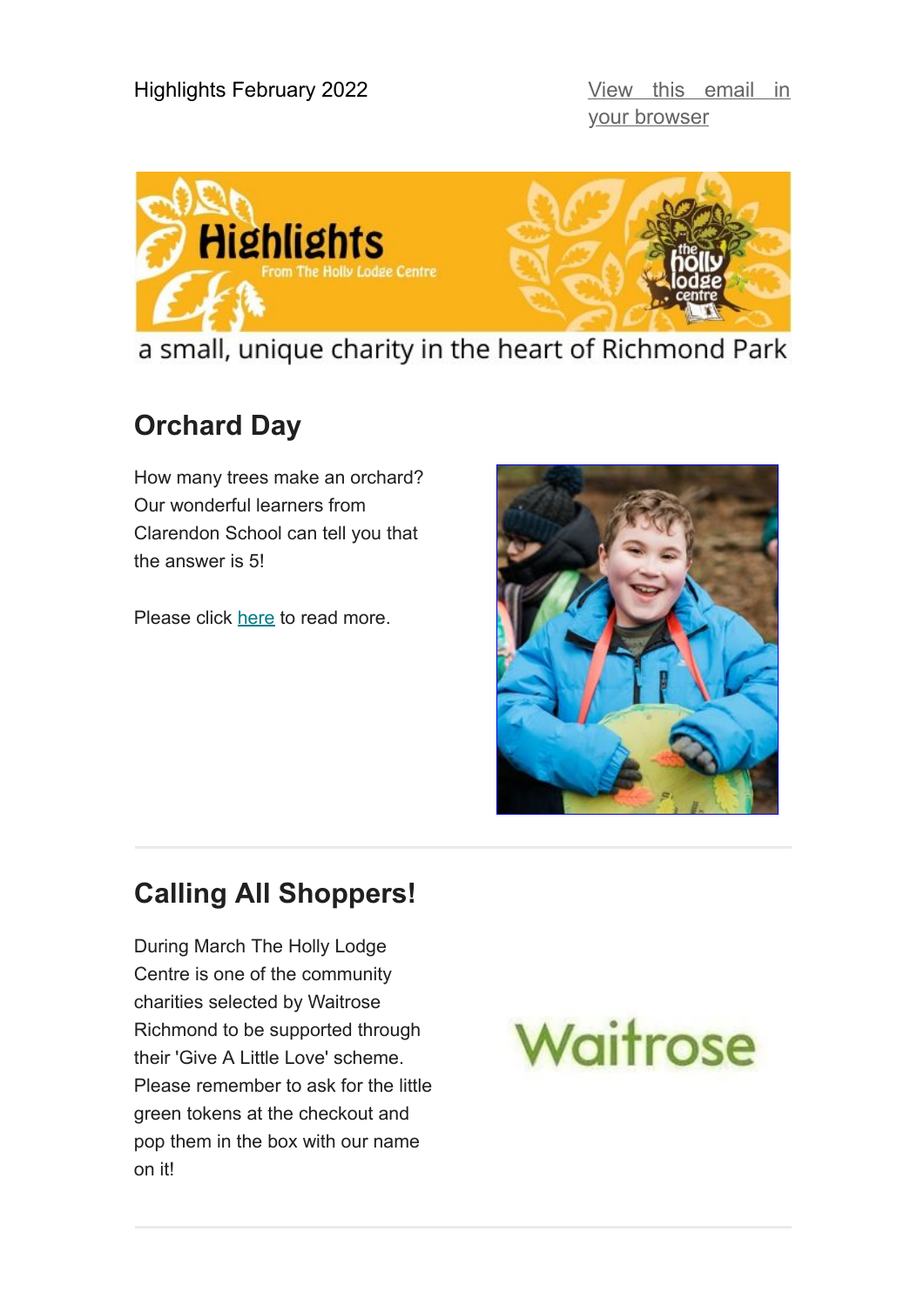### **Tree Discovery Day**

Working in partnership with the Friends of Richmond Park Discoverers we spent a wonderful morning on the 17th February getting to know the trees in our park.

Please click [here](https://bit.ly/3LZJegA) to read more.



#### **Volunteer Spotlight**

We have the absolute pleasure of introducing you to Margaret Bourner, our longest serving volunteer - 26 years to be precise! We found it fascinating to listen to her talk about her experiences at The Holly Lodge Centre and how it has evolved over time.

Read [here t](http://www.thehollylodgecentre.org.uk/index.php/news/246-volunteer-spotlight)o find out more.



#### **Exciting News!**

We are thrilled to share some wonderful news from our staff member, Freya Ward. On the 19th January, she welcomed her new baby into the world, Esme Rose Ward. Isn't she a poppet! We all cannot wait to meet her.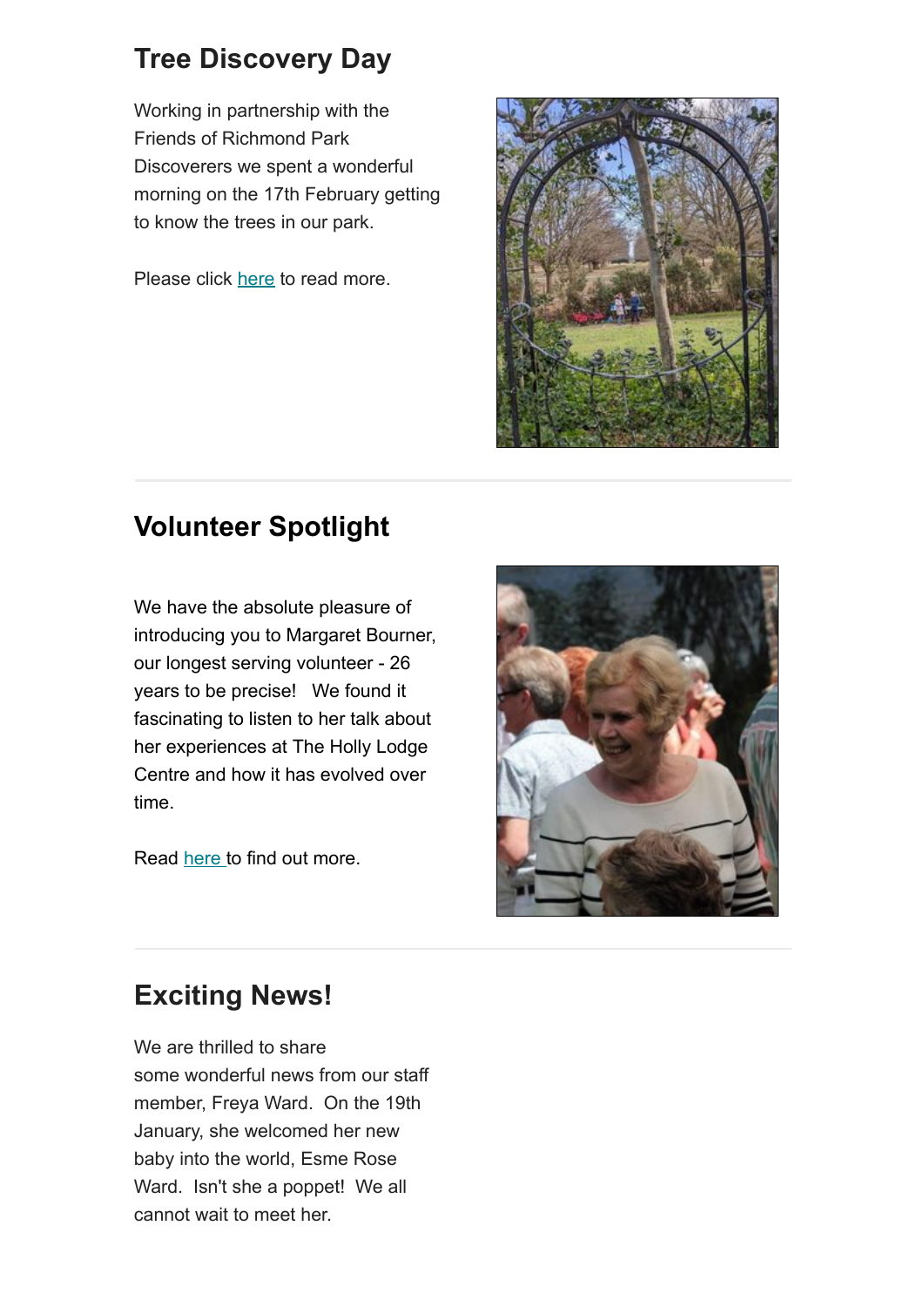Congratulation to Freya and her family.



#### **Congratulations!**

A huge pat on the back to one of our volunteers, Mary Pollard, who has recently graduated with a first for her MA from Roehampton University. Mary worked with The Holly Lodge Centre on her major project. The nature trail came to life with her huge interactive puppets of the creatures that might be found there. We would like to thank Mary for the impact her wonderfully creative work has had on the experiences of our visitors. Mary also was awarded a certificate for the 'Best Major Project'. Well done Mary!



#### **[Click here to DONATE to the Holly Lodge Centre](http://www.thehollylodgecentre.org.uk/index.php/support-us/donate-pages/37-donation-topic-1)**